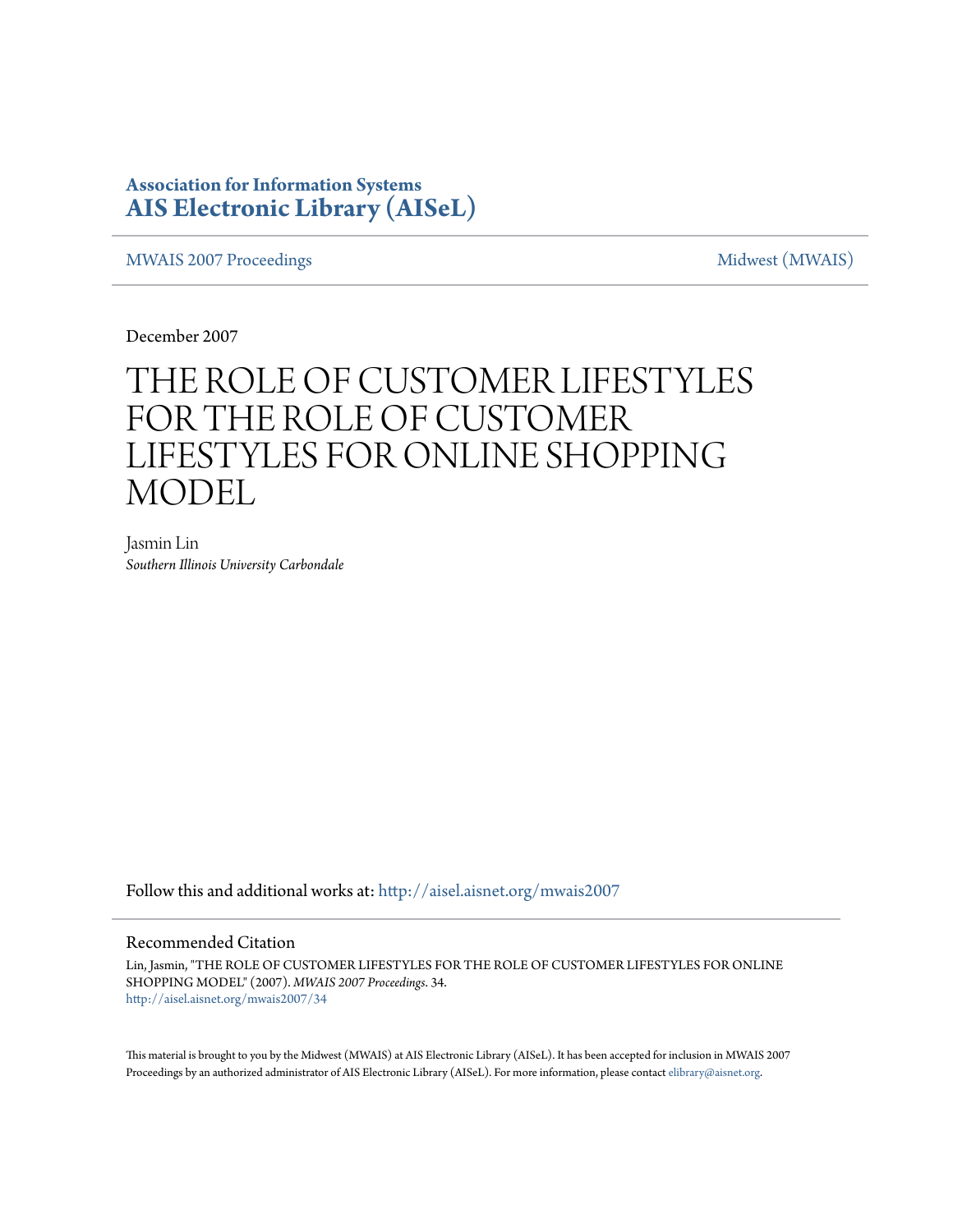## **THE ROLE OF CUSTOMER LIFESTYLES FOR ONLINE SHOPPING MODEL**

**Jasmin C. Lin**  Southern Illinois University Carbondale jasmin@siu.edu

#### **ABSTRACT**

E-commerce has provided an opportunity for organizations to prosper. Online shopping is regarded as a new technology adoption of Web site functionality that firms provide. Our model examines the impacts of a Web site's functionality on online shopping behaviors from perceived benefits (usefulness, ease of use, and playfulness) and perceived risks (trust and familiarity) perspectives. We expect to predict online purchases more accurately by combining consumer-perceived benefits and risks for different consumer lifestyles. This paper helps examine online shopping behaviors more thoroughly from different sides, such as IT functionality, design, and marketing strategies, to better satisfy specific consumer needs.

#### **KEYWORDS**

Technology Acceptance Model (TAM), Perceived Risk, Consumer Lifestyles, Online Shopping.

#### **INTRODUCTION**

Recently, wired-lifestyle consumers have been prospering (Bellman, Lohse, & Johnson, 1999). For example, wired-lifestyle users like to use the latest communication technologies and spend more hours online. They seem to emerge as a primary online shopping customer base. However, other potential consumers with unique lifestyles might perceive Web sites extremely differently and thus their online purchasing behaviors may vary.

Online shopping has been regarded as an example of technology adoption. Previous researchers have established that online purchase intentions are the product of consumer assessments of the IT itself, specifically its perceived usefulness and ease of use. This is called the Technology Acceptance Model (TAM) by Davis (1989). Other factors also affect online purchases, such as interactivity, response time, navigability, information, shipping errors, convenience, customer relations, visual appeal, social uncertainty, and economic factors. Consumers perceive risks and benefits on these factors, and thus those perceptions influence their online purchasing behaviors.

The next section reviews the relevant literature on online shopping and develops an integrated model to examine the impact of a Web site's value-added functionality on online shopping behaviors. We further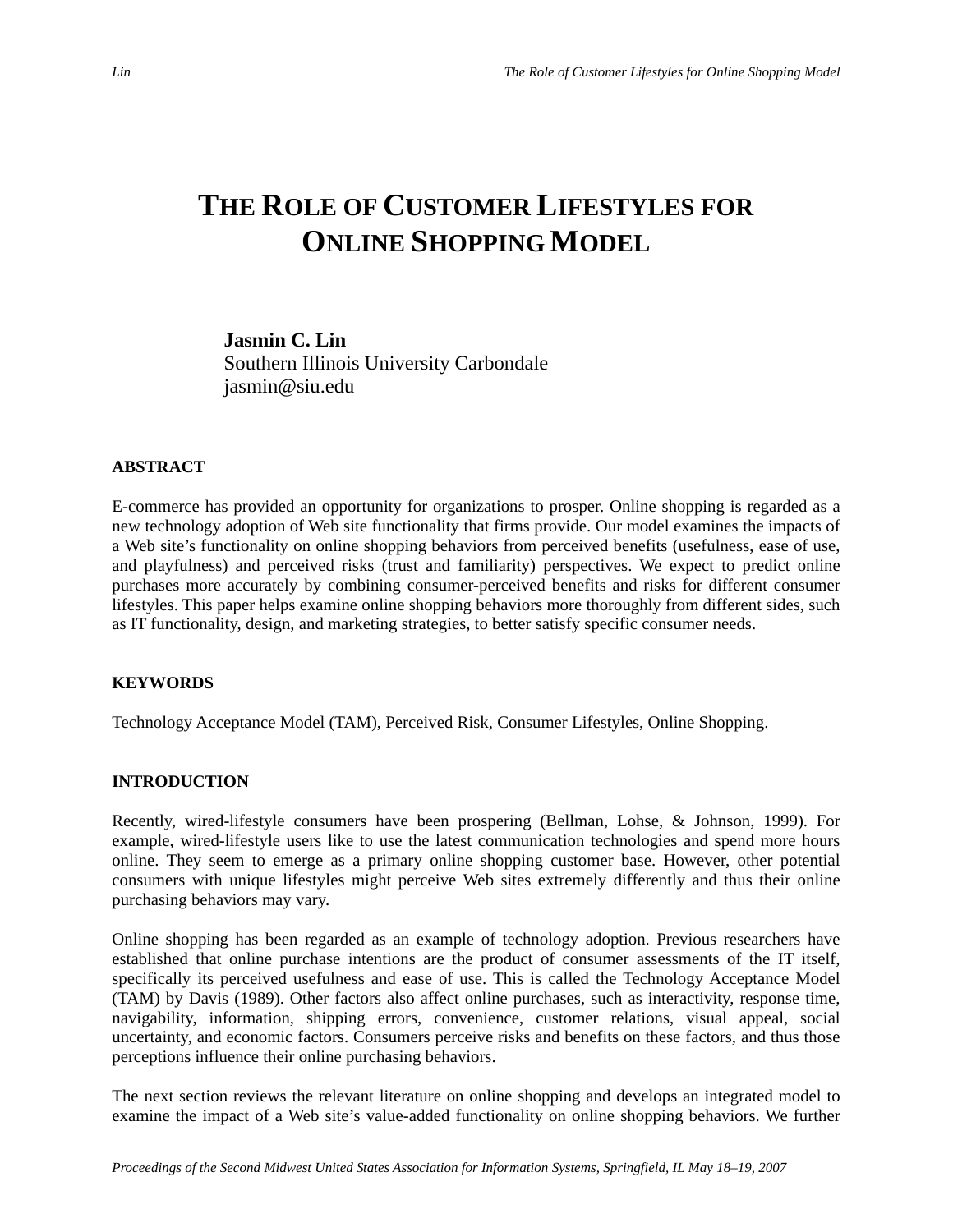provide discussions and conclusions.

#### **LITERATURE AND HYPOTHESIS**

An e-commerce Web site is both an IT infrastructure and a channel for consumers to interact with. Web functionality and other antecedents of online purchase work together to influence the consumer's online decision to shop with a particular e-commerce organization. This section elaborates on a theory and further derives hypotheses. First, the integrated research framework of online shopping is depicted in Figure 1 below. The underlying logic of this integrated model is that consumers make an online purchasing decision based on their perceived benefits and risks. Perceived benefits are examined further with c-TAM (Bruner & Kumar 2005), and perceived risks are tested by familiarity and trust. We include four consumer lifestyles including price-oriented, net-oriented, and time-oriented (Kim et al 2000), and novelty-oriented (Miller et al. 1995) in our model.



Currently, the most popular tool to describe adoption is the Technology Acceptance Model (TAM) first proposed by Davis (1989). The TAM was developed to explain and predict computer-usage behavior. The model suggests that when users are presented with a new software package, a number of factors influence their decision about how and when they will use it, based on perceived usefulness (PU) and perceived ease-of-use (EOU) (Davis 1989). Several researchers have extended the traditional TAM to include other factors in their research models, such as familiarity and trust (Gefen 2000; Gefen et al. 2003), compatibility, privacy, security, normative beliefs, self efficacy, (Vijayasarathy 2004), and fun (Bruner & Kumar 2005; Childers et al. 2001; Dabholkar & Bagozzi 2002). These extended models have better prediction ability to examine online shopping behavior than applying the TAM alone. We follow Bruner and Kumar's (2005) c-TAM to investigate TAM in a consumer context with a hedonic factor, playfulness.

#### **Purchase Behaviors: Intention to Purchase/Actual Purchase/Intention to Repurchase**

The intention to purchase means that the customer intends to buy online, but he or she has not yet made the online order. Davis & Venkatesh (1996) further specify that perceived EOU and PU of a Web site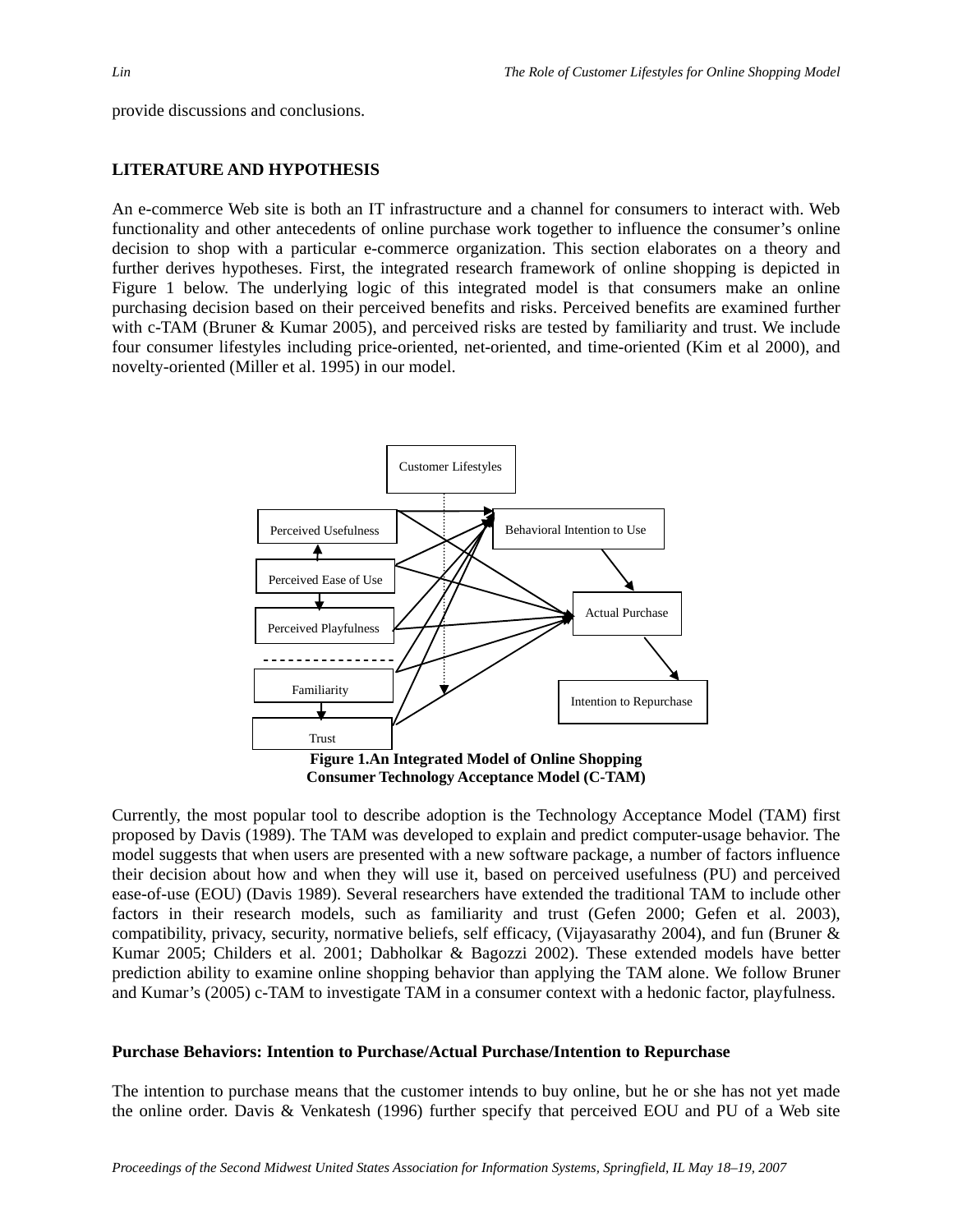influence the intention to purchase; other researchers follow (Kim et al 2000; Klopping & Mckinney 2004). Chouk and Perrien (2004) even include intention to recommend the Web site as a representation of the behavioral intention to use. The actual purchase includes purchase at the same Web site or at other Web sites, purchase amounts, and frequency. Basically, the intention to purchase leads to the actual purchase.

H1a: The customers' intention to purchase is positively related to their actual purchase.

After the actual purchase, customer satisfaction influences the willingness of the customer to conduct business again with the same Web site. It's widely believed in marketing strategies that it's easier to keep current customers than to attract new customers. Therefore, the intention of repurchase is also important and included in the integrated model. Koufaris, Kambil, and LaBarbera (2001) and Koufaris (2002) consider the unplanned purchase and intention to return for empirically testing the consumer online shopping behavior.

H1b: The customers' actual purchase is positively related to their intention to repurchase.

#### **Perceived Benefits: Perceived Usefulness/Perceived Ease of Use/Perceived Playfulness**

Davis (1989) defines PU as the degree to which a person believes that using a particular system would enhance his or her job performance. If the customer perceives a Web site's functionality as useful, then he or she will have more intention to purchase at that Web site (Bruner & Kumar 2005; Davis 1989; Davis & Venkatesh 1996; Gefen et al. 2003; Klopping and Mckinney 2004; Vijayasarathy 2003). Purchasing behaviors include intention to purchase, actual purchase, and intention to repurchase.

H2: The customers' PU of the Web site is positively related to their purchase behaviors.

Davis (1989) defines perceived EOU as "the degree to which a person believes that using a particular system would be free from effort." If customers perceive a Web site's functionality as easy to use, then they will have greater intention to purchase at this Web site (Bruner & Kumar 2005; Davis 1989). Davis and Venkatesh (1996), Gefen, Karahanna, and Straub (2003), and Vijayasarathy (2004) further link EOU toward PU. We further propose:

H3a: The customers' perceived EOU of the Web site is positively related to their purchase behaviors.

H3b: The customers' perceived ease of use of the Web site is positively related to their PU of the Web site's functionality.

Lin, Sheng, and Tsai (2005) mention playfulness is regarded as an individual state, because an individual can feel more or less playful at different points during his or her visit to a Web site. Bruner and Kumar (2005) also mention that systems that are easier to use will also be perceived as more fun to use than those that are more cumbersome and frustrating to use. Higher levels of fun (Bruner & Kumar 2005), playfulness (Sheppard et al. 1988; Lin et al. 2005) or enjoyment (Koufaris et al. 2001; Koufaris 2002) of a Web site lead to more favorable attitudes toward using a Web site and greater intention to purchase a product.

H3c: The customers' perceived EOU of Web site is positively related to their perceived playfulness of the Web site functionality.

H4: The customers' perceived playfulness of Web site is positively related to their purchase behavior.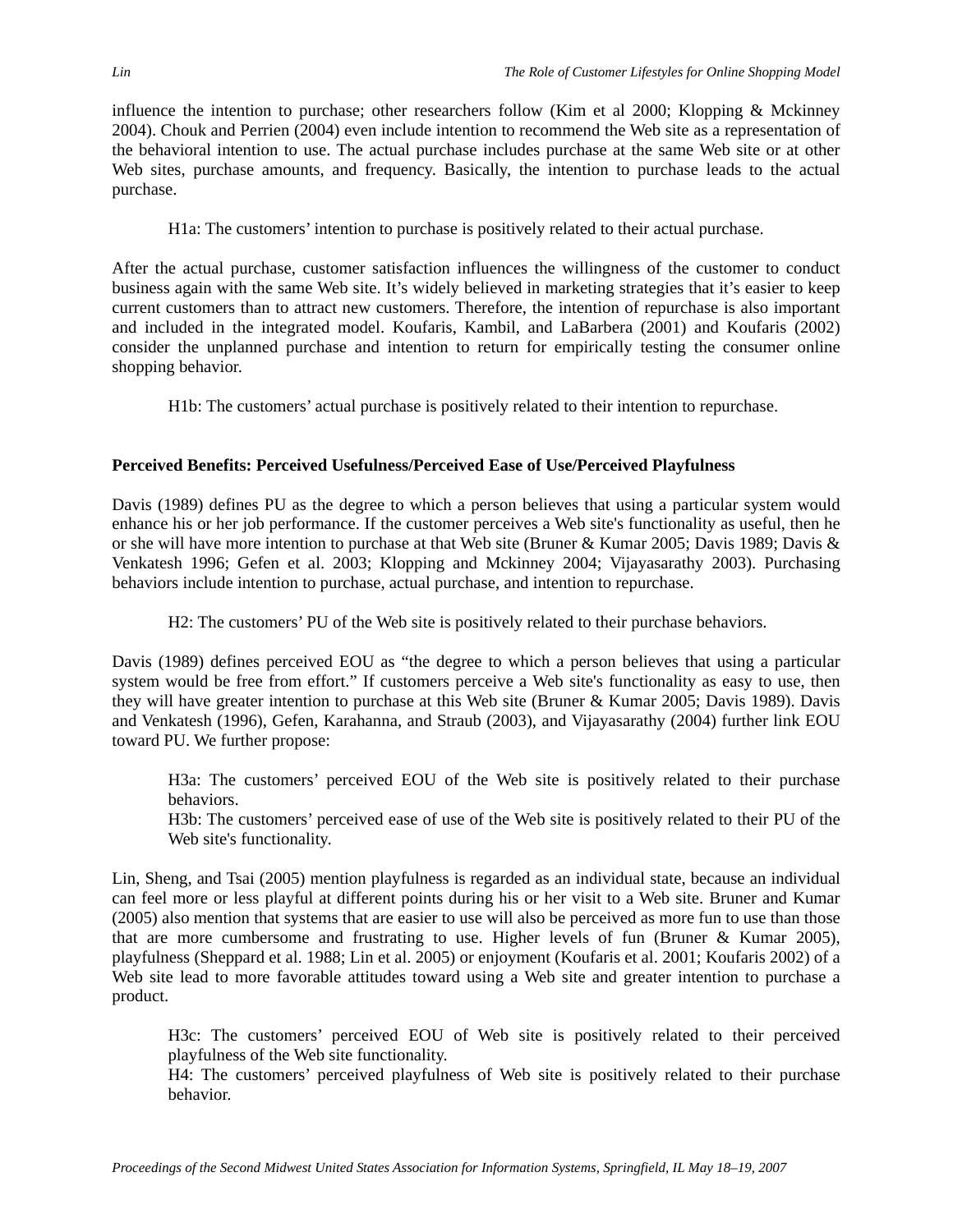#### **Perceived Risks**

Before customers make online purchases, they evaluate the benefits and risks of the Web site. If customers evaluate the Web site with greater benefits than risks, then they are more likely to make online purchases. We include perceived EOU, PU, and perceived playfulness. Perceived risk is the risk customers believe exists in the purchase of goods or services from a specific e-commerce Web site, whether or not a risk actually exists. In the Kim, Cho, and Rao (2000) study, the perceived risk includes the trust issue and familiarity with the Web site. It is noteworthy to mention, the perceived risk is negatively related to trust and familiarity.

Consumers are reluctant to make online purchases because e-commerce can behave in an opportunistic manner (Koufaris et al. 2001). Trust is crucial in building customer relationships, especially when interacting with an e-commerce Web site involves an element of risk (Reichheld & Schefter 2000). Chouk and Perrien (2004) mention trust is an expectation that customers think the application will not behave opportunistically by taking advantage of the situation. More specifically, Gefen, Karahanna, and Straub (2003) defined trust as the consumers' willingness to depend on the certain e-commerce Web site. If the customers feel trust toward the e-commerce Web site, they are more likely to have higher intentions to purchase, and thus make the actual purchase.

H5: The customers' perceived trust on the Web site is positively related to their purchase behaviors.

As Brehm and Kassin (1998) state, "familiarity is the phenomenon that suggests that the more often that people are exposed to a certain stimulus, the more positively they will evaluate and therefore trust it." If familiarity increases, it means customers get a better understanding of the transaction process with the ecommerce Web site and therefore also increases the consumer trust. Further, when trust is considered as a future expectation, familiarity provides a background for such expectation (Chouk & Perrien 2004; Gefen 2000; Gefen et al. 2003).

H6a: The customers' perceived familiarity of Web site is positively related to their purchase behaviors.

H6b: The customers' perceived familiarity of Web site is positively related to their perceived trust on Web site.

#### **Customer Lifestyles**

Organizations always use market segmentations to target different consumers. To identify distinctive consumers and provide them specific service is especially important for e-commerce. Mowen (1987) points out that consumer lifestyle relates to how people live, how they spend their money, and how they allocate their time. Kim, Cho, and Rao (2000) identify three online shoppers' lifestyles: price-oriented, net-oriented, and time-oriented style. They defined the price-oriented consumer as someone who cares more about monetary factors when purchasing, the net-oriented consumer as someone who has surfed online for several years so that online activities have become part of his or her life, and the time-oriented consumer as someone who is busy and needs to find new ways to shop and save time. Miller and others (1995) point out that the centrality of novelty becomes the main propellant in modern consumption. Furthermore, the novelty-oriented consumer lifestyle is added in our model. Novely-oriented consumers like creativity and are brave to be the first ones to try new technology.

In this integrated model, we examine the relationship between the varied consumer lifestyles and their online shopping behaviors respectively. We could only hypothesize that the different consumer lifestyles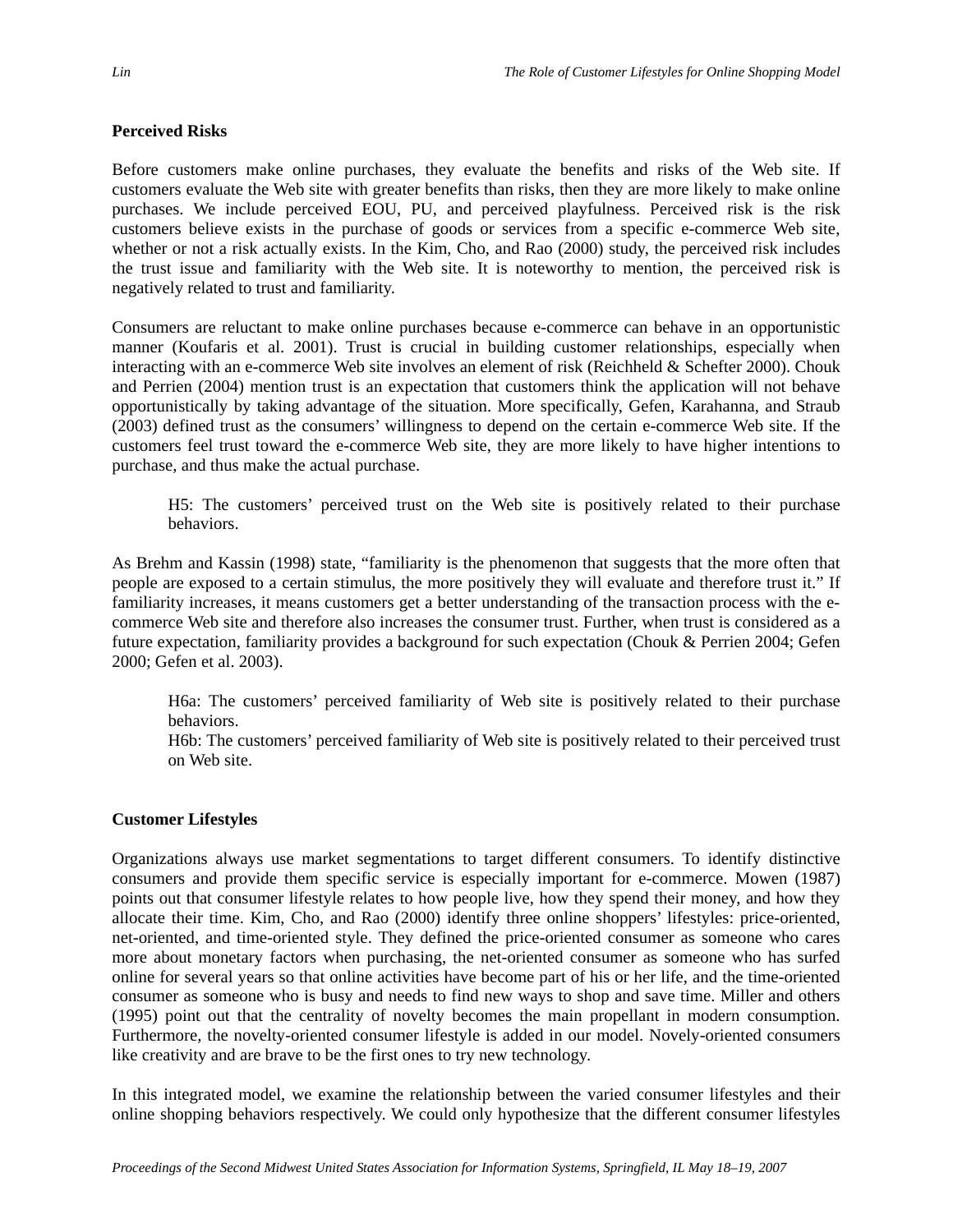have impacts on perceived benefits and perceived risks.

H7a. The different consumer lifestyles have impacts on perceived benefits of the Web site. H7b. The different consumer lifestyles have impacts on perceived risks of the Web site.

#### **DISCUSSION AND CONCLUSIONS**

Drucker (1954) said, "[T]he business enterprise has two and only two basic functions: marketing and innovation." For e-commerce, innovation is shown by value-added Web site functionality, and marketing could be different marketing strategies for distinctive segmentations. Therefore, this study tries to combine these two basic functions with an integrated online shopping model to provide better understanding of consumer behaviors.

More specifically, this paper provides the integrated model with consumer perceived benefits and risks, which are expected to have higher explanation ability for the online shopping behaviors. To get a better idea of how customers perceive of a Web site helps IT department develop more effective Web site functionality in order to improve e-commerce performance. Furthermore, examining different customer lifestyles also help marketing managers to have specific marketing strategies for different market segmentations. Marketing strategies to maintain current customers is more efficient than attracting new customers for online shopping. Therefore, to identify the effective value-added functionalities and to keep improving the ineffective ones is critical for the successful increase of online sales, especially for the different consumer lifestyles.

One future research direction is to examine how customer fondness can be maintained in an e-commerce environment. Sometimes, customers will use the functionalities of one company but make their purchases at another e-commerce Web site. Therefore, future research could find ways to divide the different types of online purchase: the real purchase where the consumer uses Web site functionality and purchases at the same Web site, or purchases at a different Web site. Furthermore, it is essential to find out the reasons why a consumer is willing to stay at the same Web site. Then the organization could find ways to keep its customers to stay at the same Web site for their actual purchases or increase any unplanned purchases.

#### **REFERENCES**

- Bellman, S., Lohse, G. L., and Johnson, E. J. "Predictors of Online Buying Behavior," *Communications of the ACM* (42:12), 1999, pp. 32–38.
- Brehm, S., Kassin, S. M. and Fein, S. *Social Psychology*, Houghton Mifflin, Boston, 1998.
- Bruner II, G. C., and Kumar, A. "Explaining Consumer Acceptance of Handheld Internet Devices," *Journal of Business Research*, (58:5), 2005, pp. 553–558.
- Childers, T. L., Carr, C. L., Peck, J., and Carson, S. "Hedonic and Utilitarian Motivations for Online Retail Shopping Behavior," *Journal of Retailing* (77), 2001, pp. 511–535.
- Chouk, I., and Perrien, J. *Consumer Trust towards an Unfamiliar Web Merchant*, 2004.
- Dabholkar. P. A., and Bagozzi, R. P. "An Attitudinal Model of Technology-based Self-service: Moderating Effects of Consumer Traits and Situational Factors," *Journal of Academic Marketing Science* (30), 2002, pp. 184– 201.
- David, F. D. "Perceived Usefulness, Perceived Ease of Use, and User Acceptance of Information Technology," *MIS Quarterly* (13:3), 1989, pp. 319–340.
- Davis, F.D., and Venkatesh, V. "A Critical Assessment of Potential Measurement Biases in the Technology Acceptance Model: Three Experiments," *International Journal of Human-Computer Studies* (45:1), 1996, pp. 19–45.
- Drucker, P. F. *The Practice of Management*, Harper Collins, New York, 1954.
- Gefen, D. "E-commerce: the Role of Familiarity and Trust," *The International Journal of Management Science* (28),